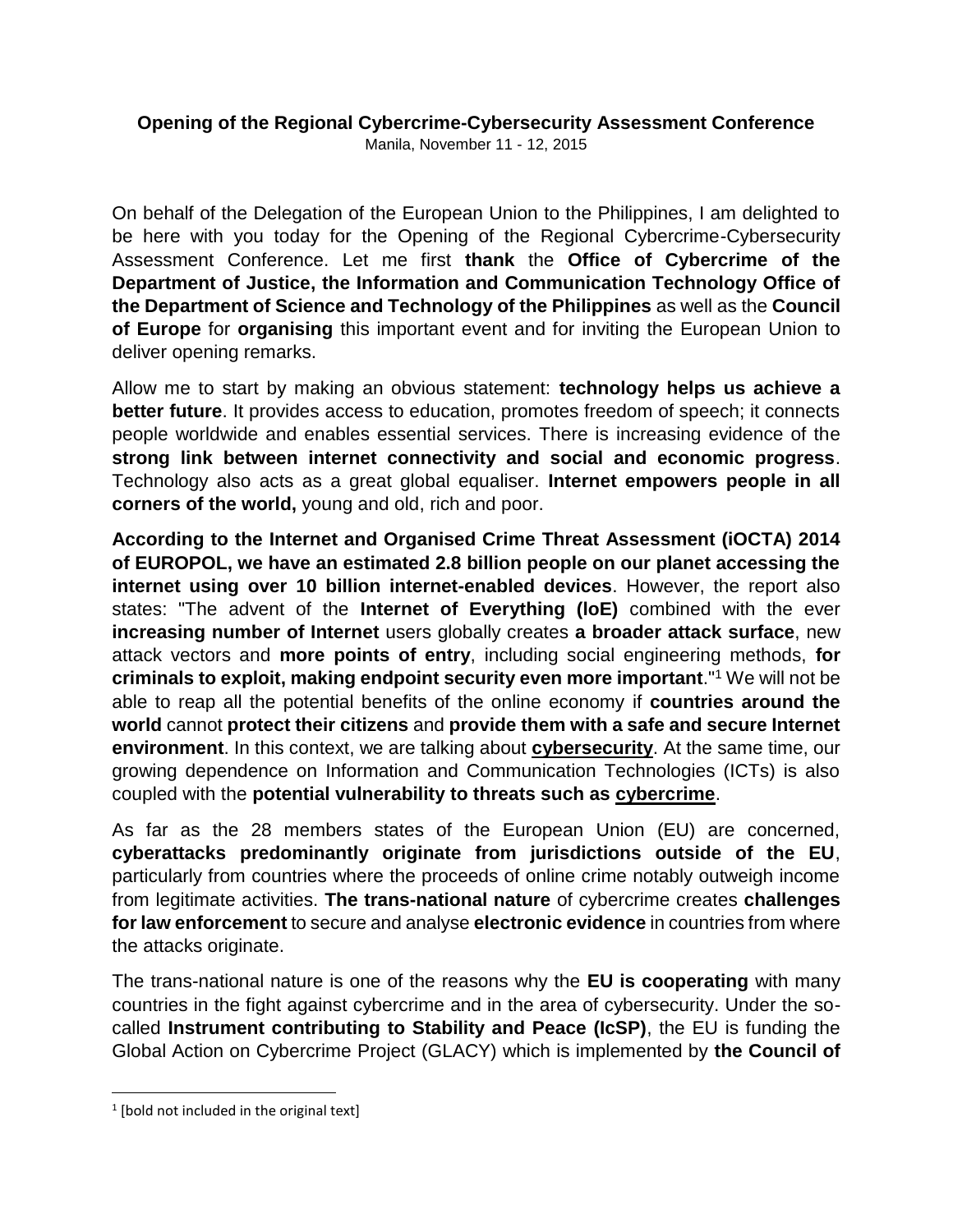**Europe (CoE). In the Philippines, GLACY** collaborates with the Department of Justice and the Philippine National Police **to support and train judges, prosecutors, and law enforcement officers in how to handle cybercrime cases, and electronic evidence**. While GLACY will end in 2016, the preparation of the project **GLACY+** which has a **€ 9 million EU support**, that is three times the budget of GLACY, is underway and should start next year.

**The aspect of capacity building is particularly pertinent since not all the countries in the world have an equal technical capability, preparedness and legal frameworks to address cybercrime and other cyber threats**. Many policy-makers are looking for efficient frameworks how to structure capacity building efforts, what methods to use and how to measure their efficiency.

A key lesson from the EU's experience to date is that an **essential part** of any national cyber effort is the existence of a **proper legal framework**, which is updated in order to address cybercrime. This includes measures to **criminalise offences related to**  computer crime, and to harmonise minimum penalties with general international practice, while of course **ensuring that core values are respected**.

To this end, the **Budapest Convention on Cybercrime provides an excellent model that includes all necessary safeguards and conditions for successful cybercrime investigation**. As you are aware, the EU has been actively contributing to the promotion of the Budapest Convention which is in fact **considered by the EU as "the legal framework of reference for fighting cybercrime at global level"**. 2

Within the EU, much experience has been gained during the past decade in particular with respect to the development of standardised and scalable training, cooperation and information sharing between specialised cybercrime units and other fields. The **European Cybercrime Centre** (EC3) which opened in 2013 and is based in the Netherlands<sup>3</sup> has **been instrumental in enhancing the EU's capacity in addressing cybercrime and will also continue to allow the EU to share this experience with third countries.** 

Analyses indicate that **cybercrime is among the most underreported offences**. While **cybercrime is increasing in scale and impact,** there is a **lack of reliable figures,**  trends suggest considerable increases in scope, sophistication, number and types of attacks, number of victims and economic damage. Therefore, it is very encouraging to see that this conference of today and tomorrow also addresses the issue of statistics and reporting mechanisms within cybercrime and cybersecurity frameworks and strategies.

In this spirit, let me wish you, on behalf of the Delegation of the European Union, to the Philippines **successful conference** and **thank you** for your attention.

l

<sup>2</sup> Stockholm Programme (2010-2014)

<sup>&</sup>lt;sup>3</sup> including the European Cybercrime Training and Education Group (ECTEG) and the EU Cybercrime Task Force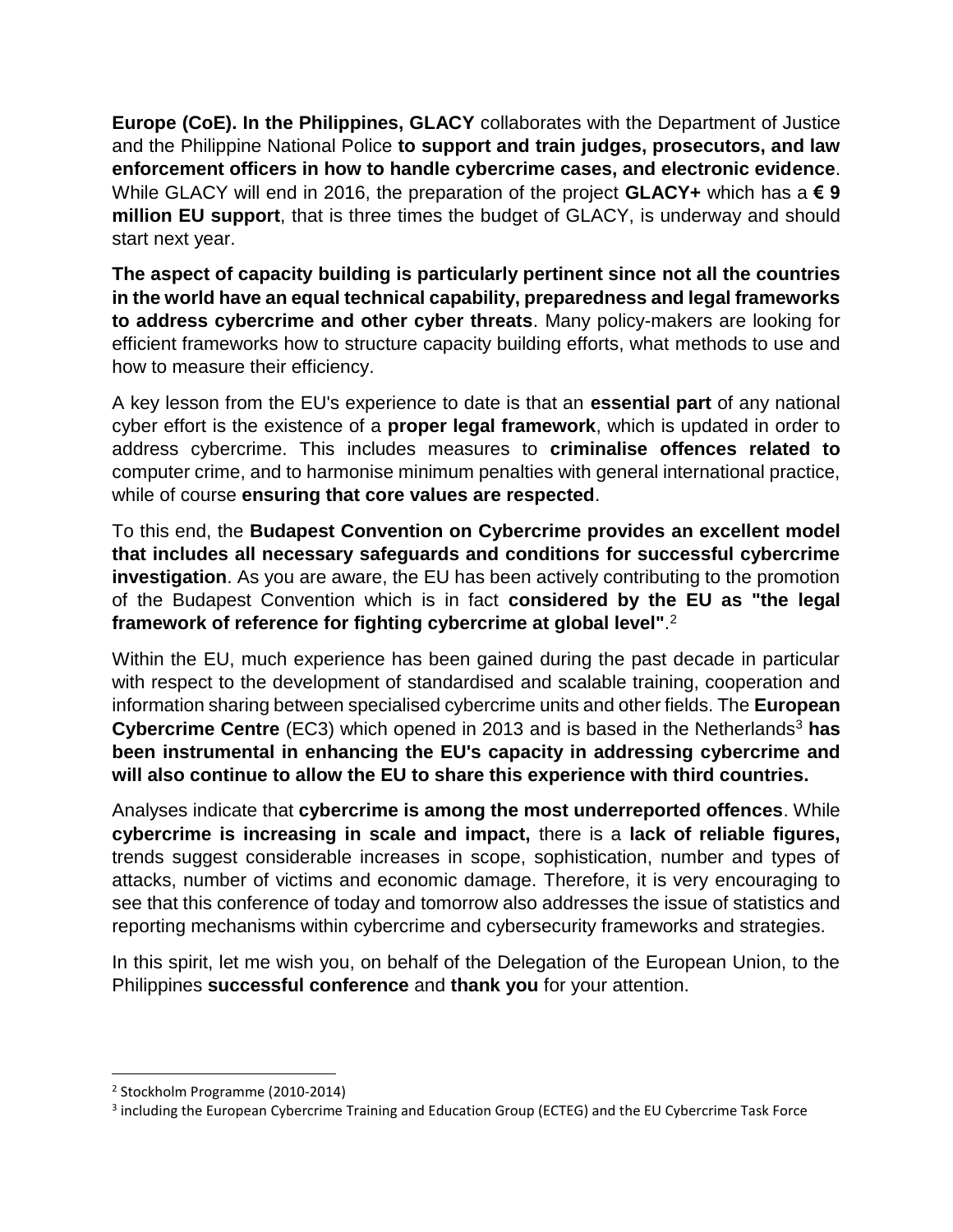#### **SCENE SETTER**

 $\overline{\phantom{a}}$ 

• Considering the extremely various levels of technical capabilities, preparedness and legal frameworks found in different countries to address cyber threats, the EU policymakers are looking how to structure efficient capacity building efforts, what methods to use and how to measure their impact.

• Cyber capacity building (CB) means constructing safer and more reliable communication networks worldwide to improve access to technology, as well as increasing technical and organisational preparedness to fight cyber threats and address cybercrime.

• Demand for support to third countries is so high that a coordinated, if not collective effort, in capacity building is necessary to ensure that limited resources are well coordinated in both preventing the emergence of safe havens and ensuring that developing countries can fully harness the benefits of ICTs/internet.

Need to draw lessons learnt from other areas of capacity building experiences/communities (for ex. security sector reform; good governance) and try to overcome the disconnect between the cyber and the development communities.

• Work towards mainstreaming cyber issues in development cooperation is necessary. The EU Member States and the US are facing similar challenges to make cyber more mainstreamed into the development assistance work.<sup>4</sup>

• Cyber capacity building is one of the thematic areas of focus for the Instrument contributing to Stability and Peace (IcSP) which has a dedicated allocation both for cybersecurity and cybercrime.

• EU capacity building in addressing cybercrime is well advanced given that it is an area where much experience has been gained (esp. regarding the development of standardised and scalable training, cooperation and information sharing between specialised cybercrime units and other fields). The establishment of the European Cybercrime Centre at Europol (EC3) has been instrumental in enhancing the EU's capacity in addressing cybercrime and shall allow the EU to share this experience with third countries.

• The EU has worked with the Council of Europe (CoE) in neighbouring countries and launched last in November 2013 the Global Action on Cybercrime (GLACY) (3MEUR) under IcSP also implemented by the CoE in partnership with EC3 and some EUMS (France, Romania) while another action (GLACY+) (9MEUR) is planned to start in 2016 by the CoE and Interpol.

• EU capacity building in cybersecurity is less advanced as ICT projects did not traditionally foresee cybersecurity components. The EU commenced in 2014 a pilot project involving 3 countries (Kosovo, FYROM Macedonia, Moldova). Lessons-learnt and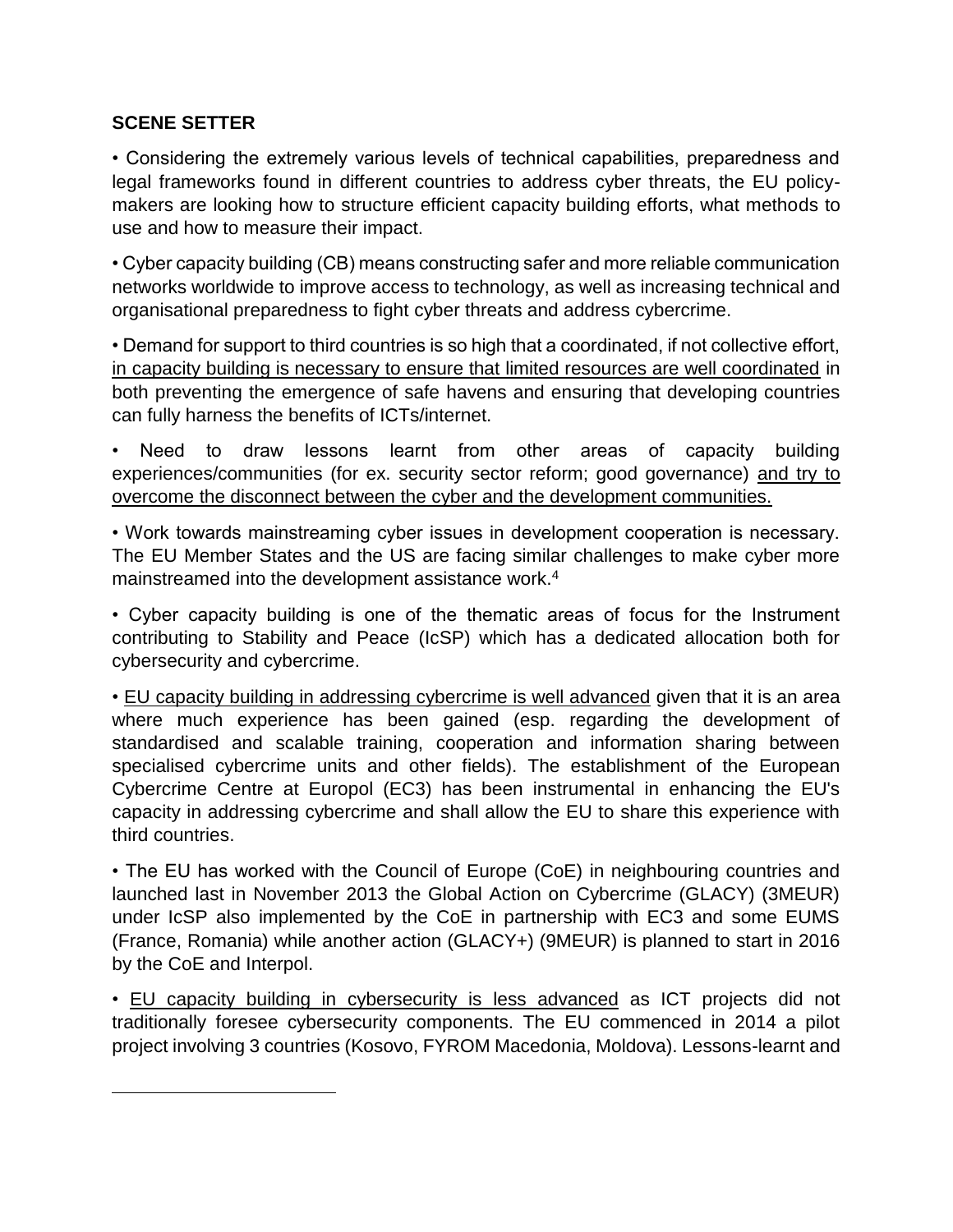good practices of this pilot action will feed into new actions that are in the pipeline (IcSP AAP 2016, estimated start in 2017).

• A global "Conference on Cyber Needs and Development" was organised by DEVCO and the EU Institute for Security Studies (EUISS) in consultation with EEAS on 23-24 February 2015.

## **BACKGROUND: CYBER CAPACITY BUILDING THROUGH IcSP**

## **A. Cybercrime**

Most forms of illicit trafficking, money laundering and other financial crimes as well as terrorism and violent radicalisation, have an increasingly important 'cyber' dimension — to an extent that today it is no longer possible for law enforcement to effectively combat these threats without addressing their related criminal activities in the cyberspace. Cybercrime is therefore not just a new form of crime, but also a new environment where organised crime has expanded. **The main challenge throughout developing countries clearly is lack of capacity to apply legislation on cybercrime and electronic evidence in practice.** 

## **• Global Action against Cybercrime (GLACY)**

In this context, cyber crime has become a new priority area for IcSP. In November 2013 a new project has started in collaboration with the Council of Europe: **"The Global Action against Cybercrime (GLACY)"** with an EU contribution of EUR 3 million (total amount: EUR 3.35 million) aims at promoting accession to the Budapest Convention on Cybercrime and enabling criminal justice authorities to engage in international cooperation on cybercrime and electronic evidence on the basis of this treaty.

#### Key areas of action:

- **Awareness raising** and engagement of decision-makers on cybercrime threats and rule of law/human rights implications and identification of strategic priorities regarding cybercrime

- **Harmonisation of legislation** in line with the Convention on Cybercrime (Budapest Convention); and improvement of legislation and regulations on data protection and child online protection

- **Judicial training**: Enhanced skills for judges and prosecutors regarding cases on cybercrime and electronic evidence

- **Law enforcement capacities**: Enhanced specialised skills and institutions for investigations of cybercrime and electronic evidence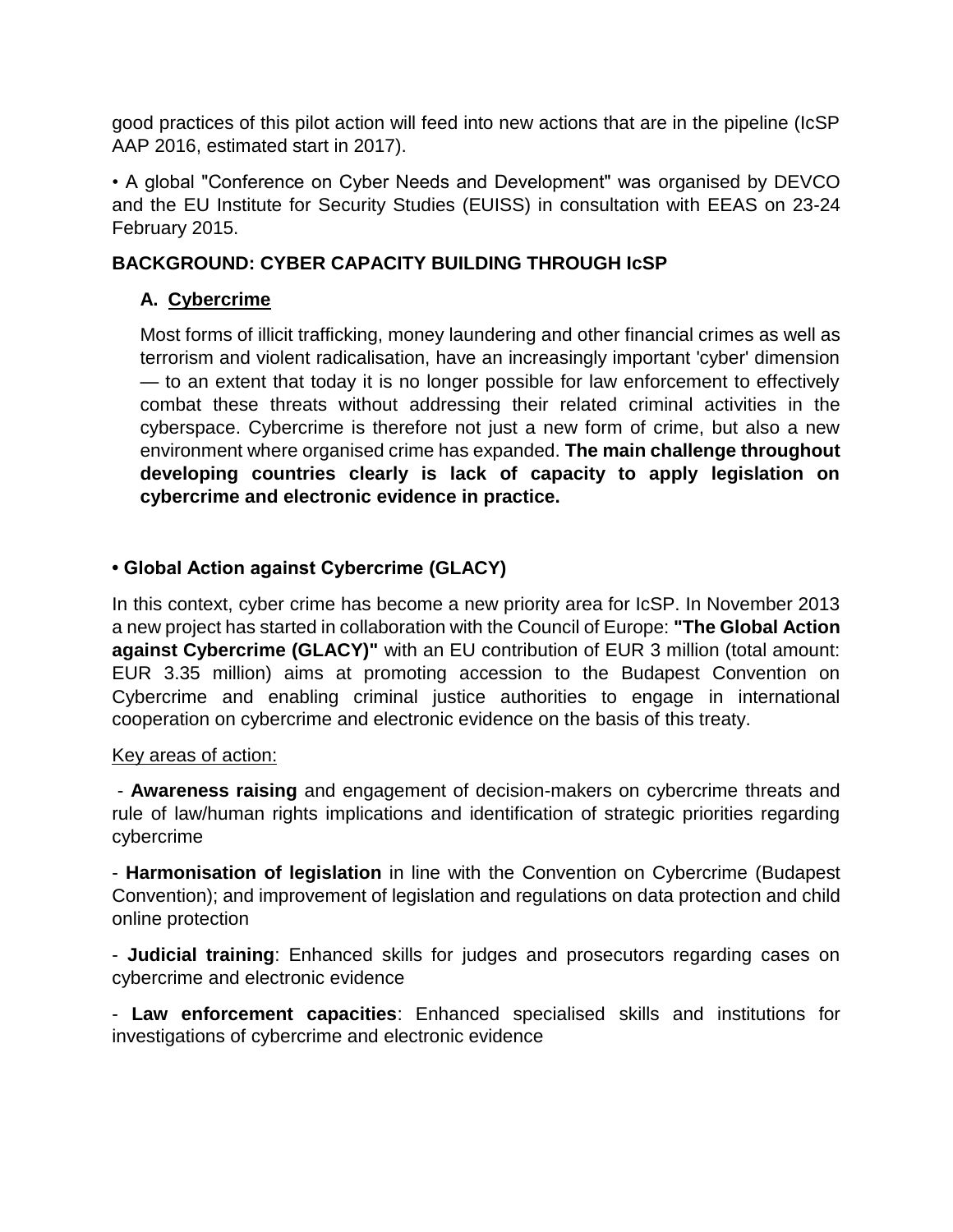- **International cooperation**: Enhanced international law enforcement and judicial cooperation against cybercrime - Information sharing: Increased public/private and interagency information sharing in line with data protection standards

#### Geographical scope:

In the context of GLACY, the undertaking of the relevant activities is subject to certain prioritisation on the basis of the following:

## - **For activities relating to Result areas 1 (decision-makers) and 2 (legislation):**

Any non-EU/non-OECD State interested in implementing the Budapest Convention or using it as a guideline for legislation.

## - **For activities relating to Result areas 3 (judicial training) and 4 (law enforcement):**

States in Africa and Asia/Pacific (non-OECD) that are Parties, signatories or that have requested accession to the Budapest Convention and that are not benefiting from similar support through other EU and Council of Europe projects. **At present, these include: Mauritius, Morocco, Philippines, Senegal, Sri Lanka, South Africa, Tonga**. These countries may serve as regional hubs. Additional participants from neighbouring States may be invited to join activities. It is expected that additional States will seek accession in the near future and will be included in this list. Up to 10 States will receive more detailed support for activities under Result areas 3 and 4.

## - **For activities under Result 5 (international cooperation):**

Any non-EU/non-OECD State which is either Party or Signatory or which has requested accession to the Budapest Convention. At present these include:

**Europe**: Albania, Bosnia and Herzegovina, Montenegro, Serbia, FYROM Macedonia, and Turkey; as well as Armenia, Azerbaijan, Belarus, Georgia, Moldova and Ukraine.<sup>5</sup> Activities will also involve Kosovo<sup>6</sup>

**Africa**: Mauritius, Morocco, Senegal, South Africa Americas: Argentina, Colombia, Costa Rica, Dominican Republic, Mexico, Panama<sup>7</sup>

## **Asia/Pacific**: Philippines.

 $\overline{a}$ 

<sup>5</sup> Note: These countries as well as Croatia and Kovoso\* have benefitted extensively from the CyberCrime@IPA joint project (2010-2013) or the CyberCrime@EAP project under the Eastern Partnership Facility. They are likely to receive additional support under future IPA and ENPI projects, including a follow up to the CyberCrime@EAP project. They are therefore not priority countries for support through GLACY. Their involvement in GLACY will allow them to share their experience with other regions of the world. Synergies between GLACY and future projects in the ENPI or IPA regions are to be ensured.

 $6$  \*This designation is without prejudice to positions on status, and is in line with UNSC 1244 and the ICJ Opinion on the Kosovo Declaration of Independence.

<sup>&</sup>lt;sup>7</sup> States of the Americas are not priority countries under the present GLACY project. It is nevertheless important that they maintain cooperation with European and other Parties, signatories and invitees to the Budapest Convention to form a community of trust.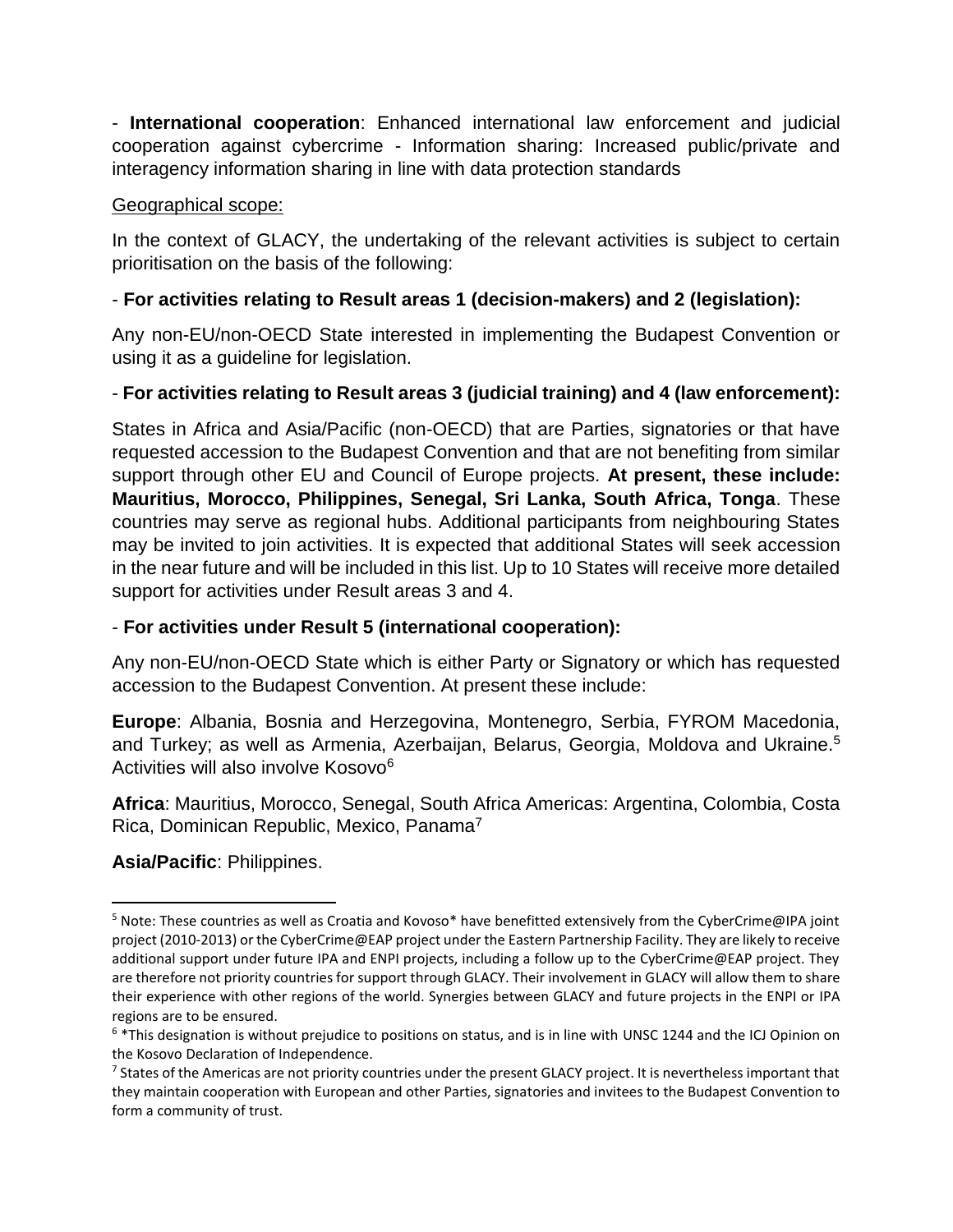## - **For activities under Results 6 (information sharing) and 7 (assessment of progress):**

Any State may benefit since GLACY will serve as a resource to this end. Specific and more comprehensive support may be provided to the 10 States that participate in Results 3 and 4 or other States upon decision by the Steering Committee.

## - **Capacity Building for Cybercrime**

In order to respond to the increasing need for capacity building in this area, particularly in Africa and Asia, and also creating a bridge between cyber crime and cyber security, **a new action named GLACY+ is in the pipeline (AAP 2014) to start in 2016** with an indicative commitment of **9 million**, bringing the total amount of EU commitment in this area to approximately EUR 12 million. It will be implemented by the Council of Europe in partnership with INTERPOL.

| in<br>K<br>K<br>K<br>K<br>≤<br>≃<br>' ) <i>( )</i> | <b>ONGOING</b>            |     |
|----------------------------------------------------|---------------------------|-----|
|                                                    | TO BE CONTRACTED          | g   |
|                                                    | MIP (indicative AAP 2017) | 1.5 |
|                                                    | TOTAL                     | 11  |

# • **IcSP Commitments / Planning (in million EUR)**

# **B. Cybersecuritv**

Societies all over the world increasingly rely on the use of Information and Communication Technologies (ICT) and networks that underpin all critical services and support the smooth functioning of global economy, as well as providing essential public services. Yet cyber intrusions and attacks have increased dramatically over the last decade, both in number and in sophistication, exposing sensitive personal and business information, disrupting critical operations, and imposing high costs on the economy. Many third countries, particularly developing countries, have rather limited capacity to monitor and manage such incidents in cyberspace.

## **• IcSP Actions**

Cyber security is a new area of priority for IcSP. IcSP aims at providing support to transition and developing countries that need to **introduce both technological and organisational measures** that will enable them to build their resilience to cyber incidents.

A pilot project of EUR 1.5 million started in January 2014 with an objective to **increase the security and resilience of Information Communication Technologies networks** in the beneficiary countries by building and training local capacities **to adequately prevent, respond to and prosecute cyber attacks and/or accidental failures**. The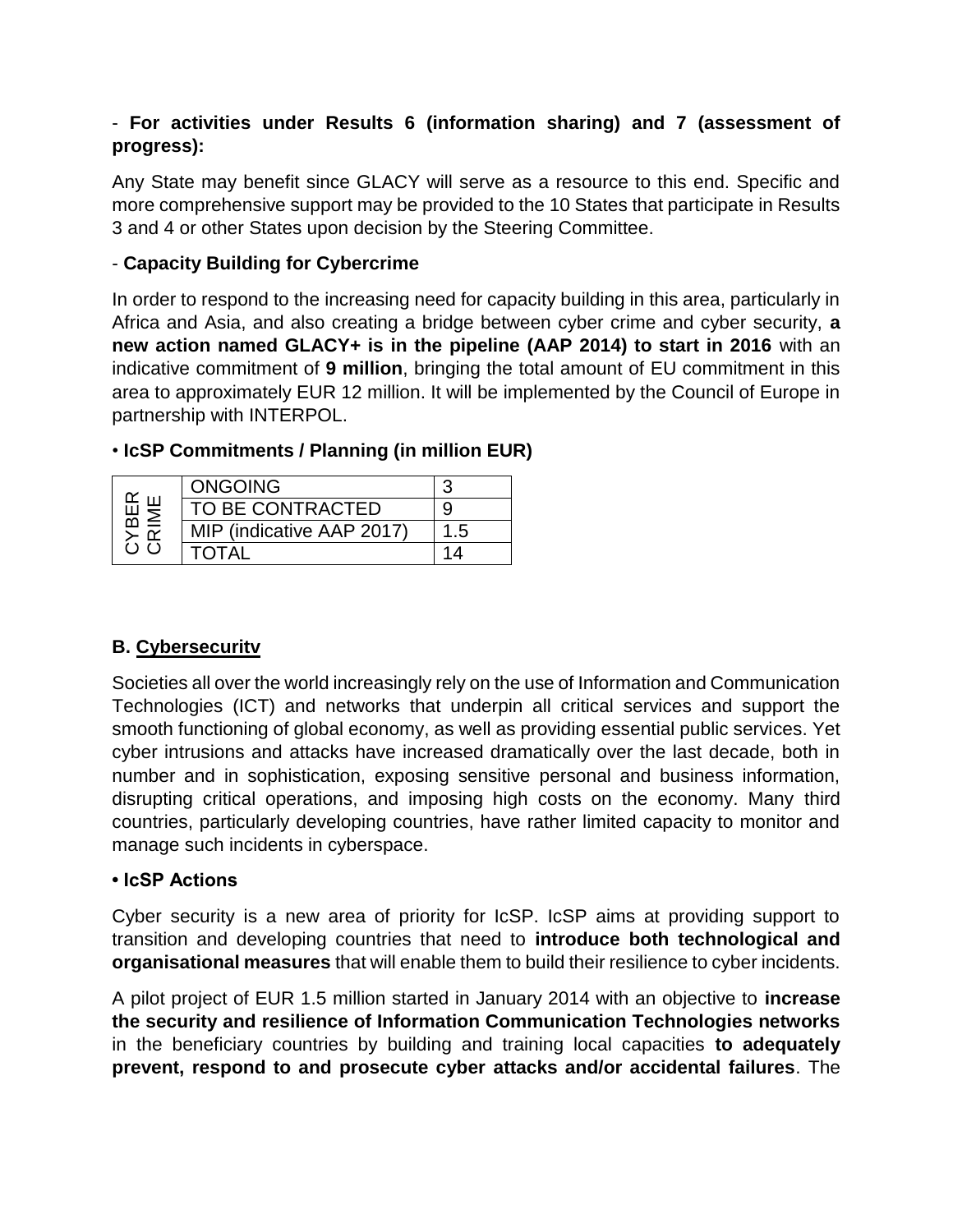target countries are: Azerbaijan, FYROM, Kosovo, Moldova and this project is implemented by an EUMS Consortium (ADETEF and CIVIPOL).

Key areas of action:

- Creation and/or development of the capacities of national **Computer Incident Response Teams (CERTs) and 24/7 Contact Points.**

- Support the adoption of **national Cyber Security Strategies / Legislation.** 

- **Increase awareness** of decision-makers and private sector about cyber security and the protection of critical IT infrastructures.

- Foster the creation of **Public Private Partnerships (PPPs) and partnerships with academia** 

- **Enhance international cooperation** at inter-governmental level as well as amongst law enforcement institutions with private entities and CERTs.

**Lessons-learnt and best practices of this pilot phase will feed into new actions** that are in the pipeline to start in 2017 (AAP 2016) with an indicative commitment of EUR 11 million, bringing the total amount of EU commitment in this area (from AAP 2012 to AAP 2016) to approximately EUR 12,5 million.

#### **• Commitments / Planning**

|          | <b>ONGOING</b>            | 1.5  |
|----------|---------------------------|------|
|          | TO BE CONTRACTED          |      |
| ≃ ∝      | MIP (indicative AAP 2016) |      |
| മ        | <b>TOTAL</b>              | 12.5 |
| 3 m<br>2 |                           |      |

## **C. Background**

"Conference on Cyber Needs and Development"; 23-24 February 2015. During the conference of the EU Institute for Security Studies "Cyber capacity building as a development issue: What role for regional organisations?" held in March 2014, it was made clear that the donor community needs to be more effective in identifying the needs of the beneficiaries in order to make the cyber capacity building efforts more efficient and sustainable.

The necessity to hold a broader consultation with developing countries about their needs in terms of capacity building in the area of cyber security is particularly pertinent in relation to the **programming exercise of the Instrument contributing to Stability and Peace (IcSP).** An indicative amount of 11 MEUR has been allocated under its Annual Action Plan of 2016, as detailed in the IcSP Multi-annual Indicative Programme 2014-2017.